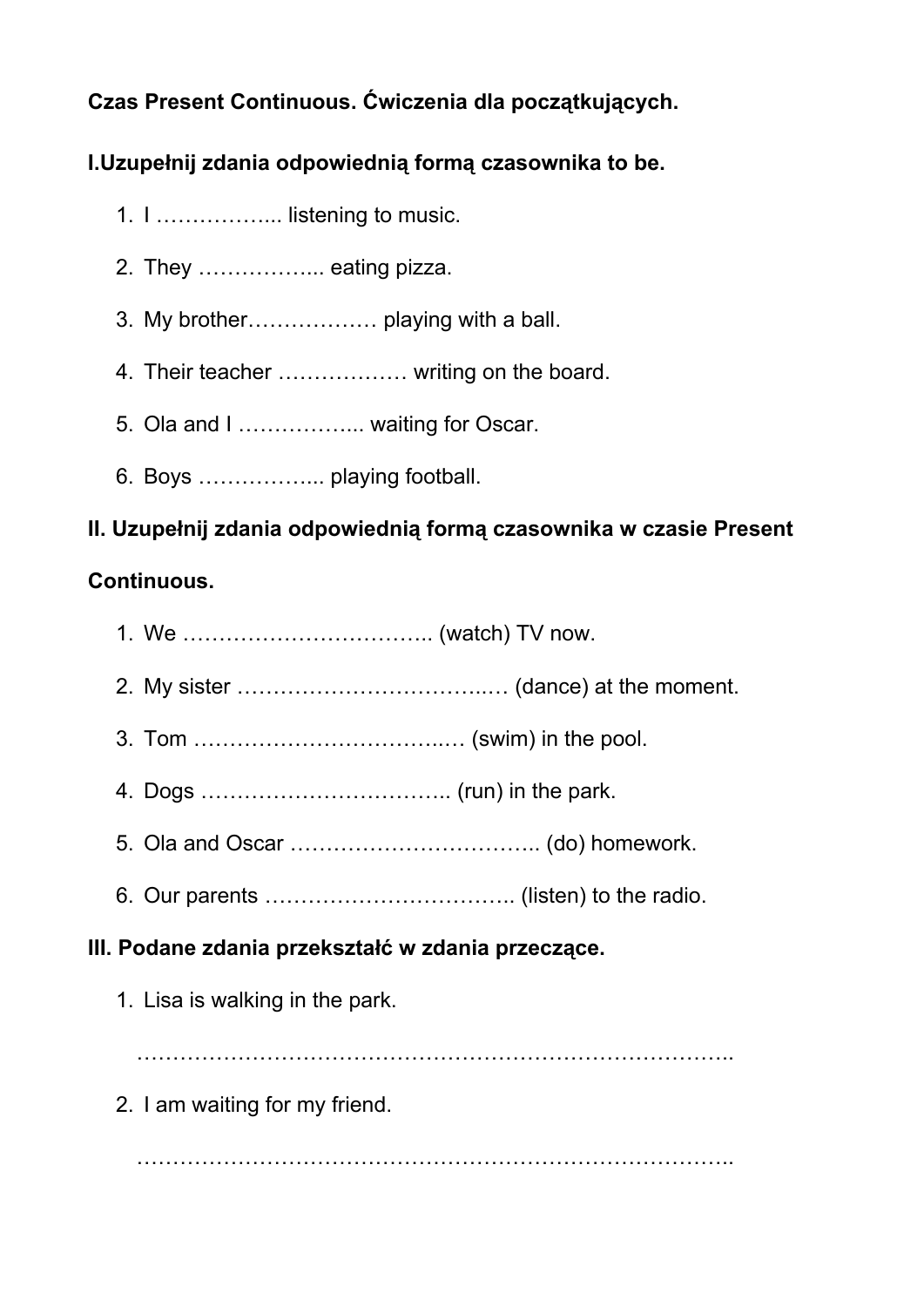3. They're playing the piano. ……………………………………………………………………….. 4. My parents are watching TV. ……………………………………………………………………….. 5. He's writing an email. ……………………………………………………………………….. 6. We're having fun. ……………………………………………………………………….. **IV. Ułóż pytania w czasie Present Continuous.** 1. John / swim / in the sea / ? ……………………………………………………………………….. 2. Barbara and Susan / eat / spaghetti /? ……………………………………………………………………….. 3. you / do homework / ? ……………………………………………………………………….. 4. they / meet / friends /? ……………………………………………………………………….. **V. Udziel krótkich odpowiedzi twierdzących i przeczących na pytania:** 1. Are they dancing? Yes, ………………………………… No, ….……………………………...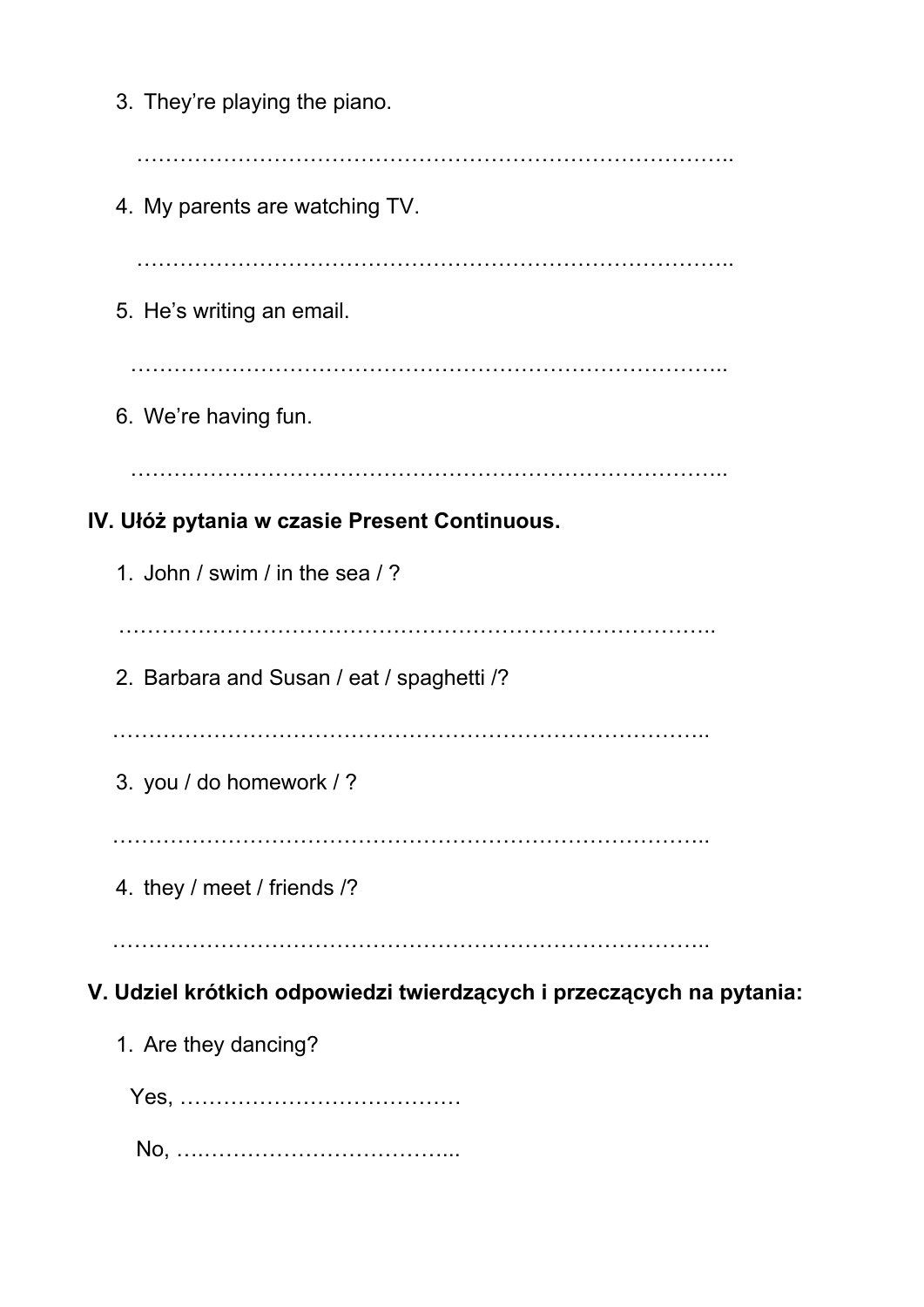2. Is she sleeping? …………………………………… …………………………………... 3. Is your brother jumping? ………………………………….. …………………………………... 4. Are your parents having lunch? …………………………………… …………………………………... 5. Are you watching TV? ……………………………………

………………………………………………